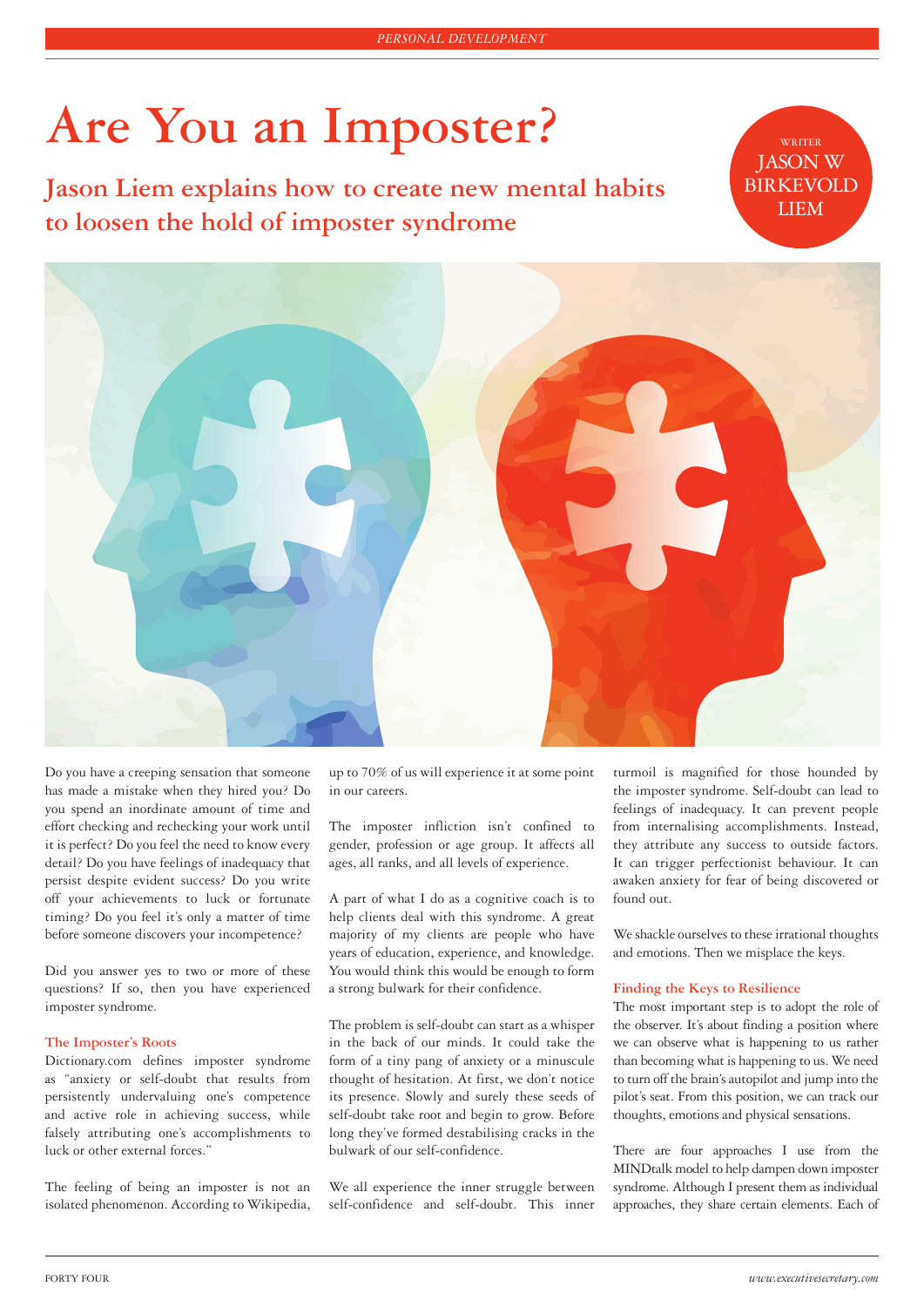them is an effective tool but used together they have a positive accumulative effect.

#### **Attention**

Are you aware of where your attention is at this moment? Are you reading these words? Then your attention is directed outwards and it narrows as you read the string of words on the page or screen.

If you are sitting at a cafe and you take a moment to sip your coffee, you may look up and out of the cafe's window. You take note of the traffic and people passing by. Your attention is still externally directed. But now it has widened from a narrow to a broader perspective.

As you take a second sip you reflect on the meeting you had earlier in the day. Your attention has shifted from an external to an internal perspective. As you recall all the people around the table your attention is still broad. Your focus shifts to a narrow focus when reflecting on an important point a colleague made.

Attention can be either internal/external and broad/ narrow. When we focus on thoughts, emotions, and physical sensations we have an internal focus. We have an external focus when our attention is on things in our surrounding environment.

Having a broad focus is when we pay attention to many things at once. A narrow focus means we are focusing on one thing.

Different situations require different attentional demands. The overlapping nature of these dimensions leads to four types of attentional spaces.

- External/Broad
- External/Narrow
- Internal/Broad
- Internal/Narrow

In a calm and reflective mindset, our focus is fluid. It can shift from one attentional space to the next with relative ease. It is when we are in a reactive state where our focus turns into molasses. When anxiety overwhelms us, we can get locked into a single attentional space. We can experience overload when an attentional space lacks the bandwidth to process what we are attending to.

This happens when we find ourselves entangled in the imposter syndrome. For example, we can get stuck in an internal/narrow focus. We find ourselves ruminating about something we should have or should not have said. We get mired down in the minutiae.

What we need to do is to shift our focus to an internal/broad or an external/broad



# *© MINDtalk Resilience Model*

perspective. In these attentional spaces, we can consider a broader context and avoid overload. We are in a better position to see the bigger picture.

In order to redirect our attention, we must first occupy the pilot seat of our minds.

## **Outlook**

Our outlook is how we perceive ourselves, others, and the world around us. It is our beliefs that form the bedrock of these perceptions. Beliefs act as a filter determining what information we pay attention to and what we ignore.

For example, two people can have the same experience of a project gone bad. Both attribute the poor results to their performance.

The first person, like the second, feels distraught from the experience. The difference is the first person limits the time they stay in this mental state. They take the proactive step to ask questions to shift their outlook. That is, they ask themselves how they can learn and grow from the experience.

The second person uses bad performance as an affirmation of who they are as a person. They use the incident as a confirmation of their incompetence. They link their poor performance to their self-worth.

One effective strategy is to reflect on a part of our life where we feel and experience confidence. A rich resource to draw from is our hobbies – things we love spending time doing.

A hobby is a skill we are passionate about developing. When we mess up or fumble, we don't berate ourselves. Rather we take a healthy outlook and learn from our mistakes. As we learn our skills grow, as does our confidence.

The following are a few of the questions I ask clients. Take a moment to write down some of your thoughts.

What hobbies do you enjoy and feel good about doing?

How do you describe your outlook when doing your hobbies?

What does it mean to you when you make a mistake doing your hobby?

What positive thoughts and emotions do you have when doing your hobbies?

What questions do you ask yourself to improve at your hobby?

## **Narrative**

Our brains help us to make sense of our experiences by forming stories. We then form